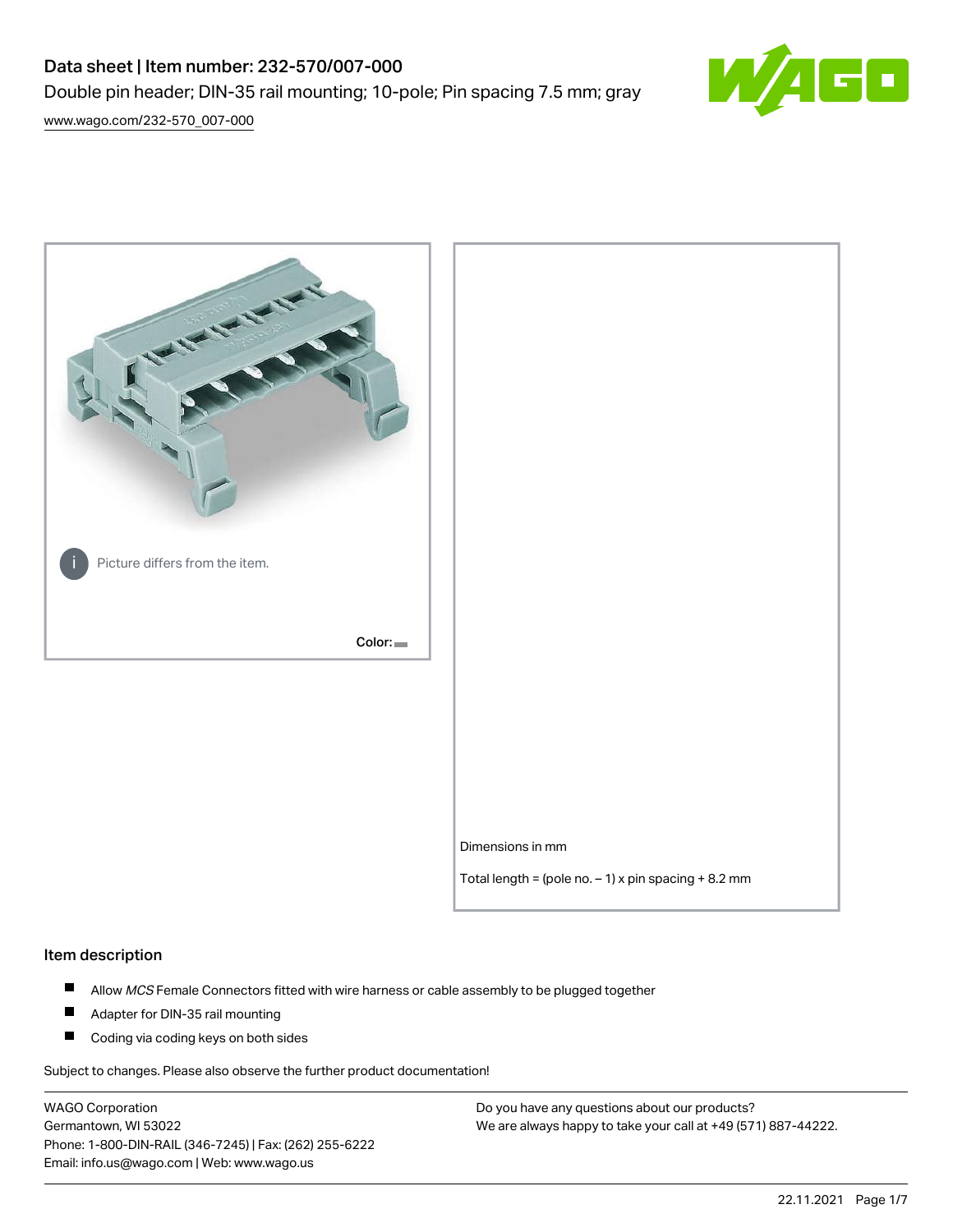

### Data Notes

| Safety information 1 | The <i>MCS – MULTI CONNECTION SYSTEM</i> includes connectors<br>without breaking capacity in accordance with DIN EN 61984. When<br>used as intended, these connectors must not be connected<br>/disconnected when live or under load. The circuit design should<br>ensure header pins, which can be touched, are not live when<br>unmated. |
|----------------------|--------------------------------------------------------------------------------------------------------------------------------------------------------------------------------------------------------------------------------------------------------------------------------------------------------------------------------------------|
| Variants:            | Other pole numbers<br>Other versions (or variants) can be requested from WAGO Sales or<br>configured at https://configurator.wago.com/                                                                                                                                                                                                     |

# Electrical data

# IEC Approvals

| Ratings per                 | IEC/EN 60664-1                                                        |
|-----------------------------|-----------------------------------------------------------------------|
| Ratings (note)              | Notice: Male connectors must not be live when disconnected!           |
| Rated voltage (III / 3)     | 500 V                                                                 |
| Rated surge voltage (III/3) | 6 <sub>kV</sub>                                                       |
| Rated voltage (III/2)       | 630 V                                                                 |
| Rated surge voltage (III/2) | 6 <sub>kV</sub>                                                       |
| Nominal voltage (II/2)      | 1000V                                                                 |
| Rated surge voltage (II/2)  | 6 <sub>kV</sub>                                                       |
| Rated current               | 12A                                                                   |
| Legend (ratings)            | $(III / 2)$ $\triangle$ Overvoltage category III / Pollution degree 2 |

# UL Approvals

| Approvals per                  | UL 1059 |
|--------------------------------|---------|
| Rated voltage UL (Use Group B) | 300 V   |
| Rated current UL (Use Group B) | 15 A    |
| Rated voltage UL (Use Group D) | 300 V   |
| Rated current UL (Use Group D) | 10 A    |

# Ratings per UL

| Rated voltage UL 1977 | 600 V |
|-----------------------|-------|
| Rated current UL 1977 |       |

Subject to changes. Please also observe the further product documentation!

| <b>WAGO Corporation</b>                                | Do you have any questions about our products?                 |  |
|--------------------------------------------------------|---------------------------------------------------------------|--|
| Germantown, WI 53022                                   | We are always happy to take your call at +49 (571) 887-44222. |  |
| Phone: 1-800-DIN-RAIL (346-7245)   Fax: (262) 255-6222 |                                                               |  |
| Email: info.us@wago.com   Web: www.wago.us             |                                                               |  |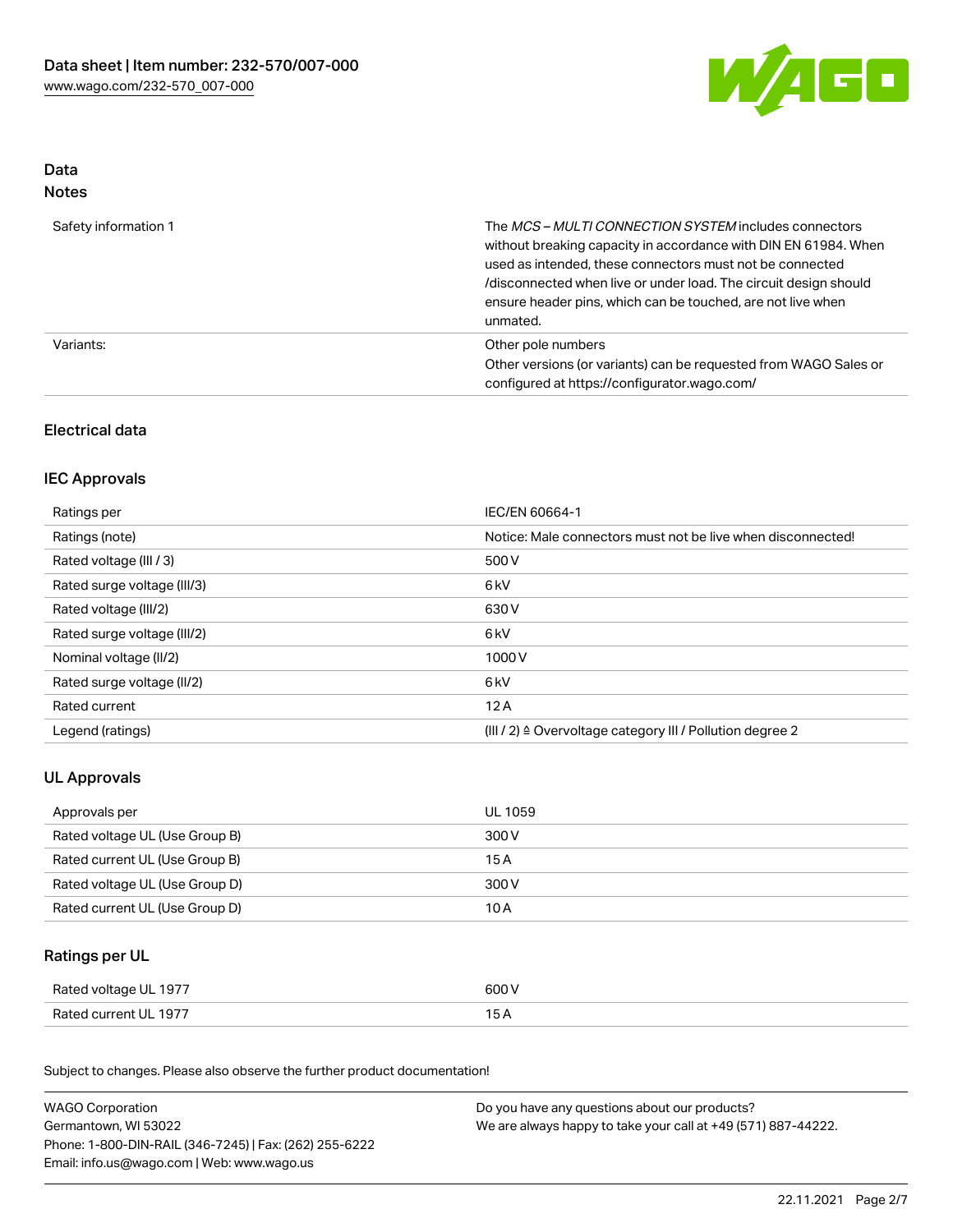

# CSA Approvals

| <b>WAGO Corporation</b>                                                    | Do you have any questions about our products? |
|----------------------------------------------------------------------------|-----------------------------------------------|
| Subject to changes. Please also observe the further product documentation! |                                               |
| Flammability class per UL94                                                | V <sub>0</sub>                                |
| Insulation material                                                        | Polyamide (PA66)                              |
| Material group                                                             | I                                             |
| Color                                                                      | gray                                          |
| Material data                                                              |                                               |
| Locking of plug-in connection                                              | Without                                       |
| Mismating protection                                                       | No                                            |
| Connector (connection type)                                                | for pluggable connector                       |
| Contact type (pluggable connector)                                         | Male connector/plug                           |
| Plug-in connection                                                         |                                               |
| Mounting type                                                              | DIN-35 rail                                   |
| Mechanical data                                                            |                                               |
| Depth                                                                      | 42.5 mm / 1.673 inch                          |
| Height from upper-edge of DIN-rail                                         | 15 mm / 0.591 inch                            |
| Width                                                                      | 75.7 mm / 2.98 inch                           |
| Pin spacing                                                                | 7.5 mm / 0.295 inch                           |
| <b>Physical data</b>                                                       |                                               |
| Number of poles                                                            | 10                                            |
| <b>Connection 1</b>                                                        |                                               |
| Number of levels                                                           | $\mathbf{1}$                                  |
| Number of connection types                                                 | 1                                             |
| Total number of potentials                                                 | 10                                            |
| <b>Connection data</b>                                                     |                                               |
| Rated current CSA (Use Group D)                                            | 10A                                           |
| Rated voltage CSA (Use Group D)                                            | 300 V                                         |
| Rated current CSA (Use Group B)                                            | 15A                                           |
| Rated voltage CSA (Use Group B)                                            | 300 V                                         |
| Approvals per                                                              | <b>CSA</b>                                    |

Germantown, WI 53022 Phone: 1-800-DIN-RAIL (346-7245) | Fax: (262) 255-6222 Email: info.us@wago.com | Web: www.wago.us

We are always happy to take your call at +49 (571) 887-44222.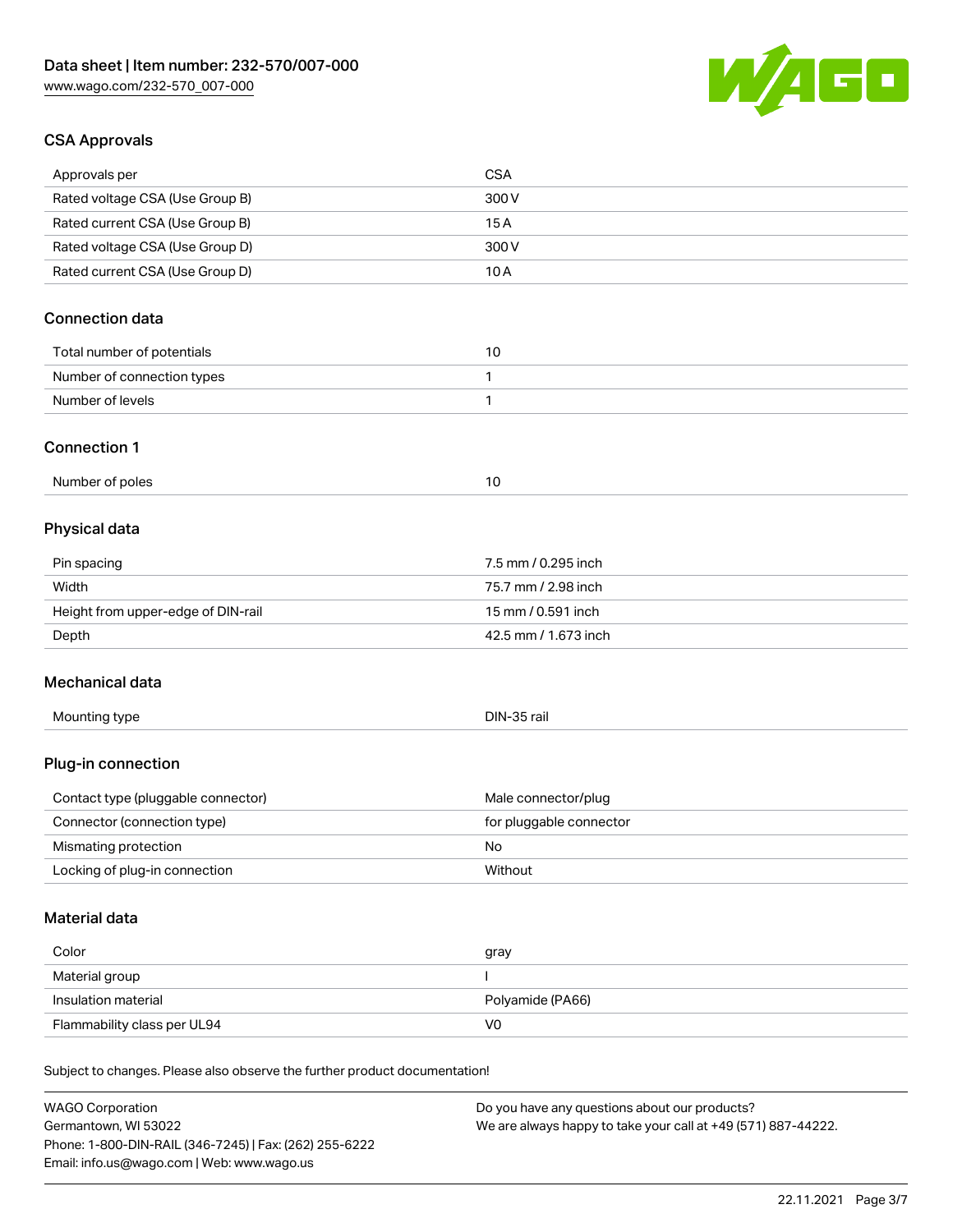[www.wago.com/232-570\\_007-000](http://www.wago.com/232-570_007-000)



| Contact material | Electrolytic copper (E <sub>Cu</sub> ) |
|------------------|----------------------------------------|
| Contact plating  | tin-plated                             |
| Fire load        | $0.295$ MJ                             |
| Weight           | 12.8g                                  |
|                  |                                        |

# Environmental requirements

| Limit temperature range<br>the contract of the contract of the contract of the contract of the contract of the contract of the contract of | +100 °C<br>-60 |
|--------------------------------------------------------------------------------------------------------------------------------------------|----------------|
|--------------------------------------------------------------------------------------------------------------------------------------------|----------------|

### Commercial data

| Product Group         | 3 (Multi Conn. System) |
|-----------------------|------------------------|
| PU (SPU)              | 10 Stück               |
| Packaging type        | box                    |
| Country of origin     | DE                     |
| <b>GTIN</b>           | 4045454340414          |
| Customs tariff number | 8536694040             |

# Approvals / Certificates

### Country specific Approvals

| Logo               | Approval                                     | <b>Additional Approval Text</b> | Certificate<br>name |
|--------------------|----------------------------------------------|---------------------------------|---------------------|
|                    | CВ<br>DEKRA Certification B.V.               | IEC 61984                       | NL-39756            |
| EMA<br><b>NEUR</b> | <b>KEMA/KEUR</b><br>DEKRA Certification B.V. | EN 61984                        | 2190761.01          |

### Ship Approvals

Email: info.us@wago.com | Web: www.wago.us

|                         |                                                                            |                                                               | Certificate |
|-------------------------|----------------------------------------------------------------------------|---------------------------------------------------------------|-------------|
| Logo                    | Approval                                                                   | <b>Additional Approval Text</b>                               | name        |
| ABS                     | <b>ABS</b>                                                                 |                                                               | $19-$       |
|                         | American Bureau of Shipping                                                |                                                               | HG15869876- |
|                         |                                                                            |                                                               | <b>PDA</b>  |
|                         | BV                                                                         | <b>IEC 60998</b>                                              | 11915/D0 BV |
|                         | Bureau Veritas S.A.                                                        |                                                               |             |
|                         | <b>DNV GL</b>                                                              | EN 60998                                                      | TAE000016Z  |
|                         | Det Norske Veritas, Germanischer Lloyd                                     |                                                               |             |
|                         | Subject to changes. Please also observe the further product documentation! |                                                               |             |
| <b>WAGO Corporation</b> |                                                                            | Do you have any questions about our products?                 |             |
| Germantown, WI 53022    |                                                                            | We are always happy to take your call at +49 (571) 887-44222. |             |
|                         | Phone: 1-800-DIN-RAIL (346-7245)   Fax: (262) 255-6222                     |                                                               |             |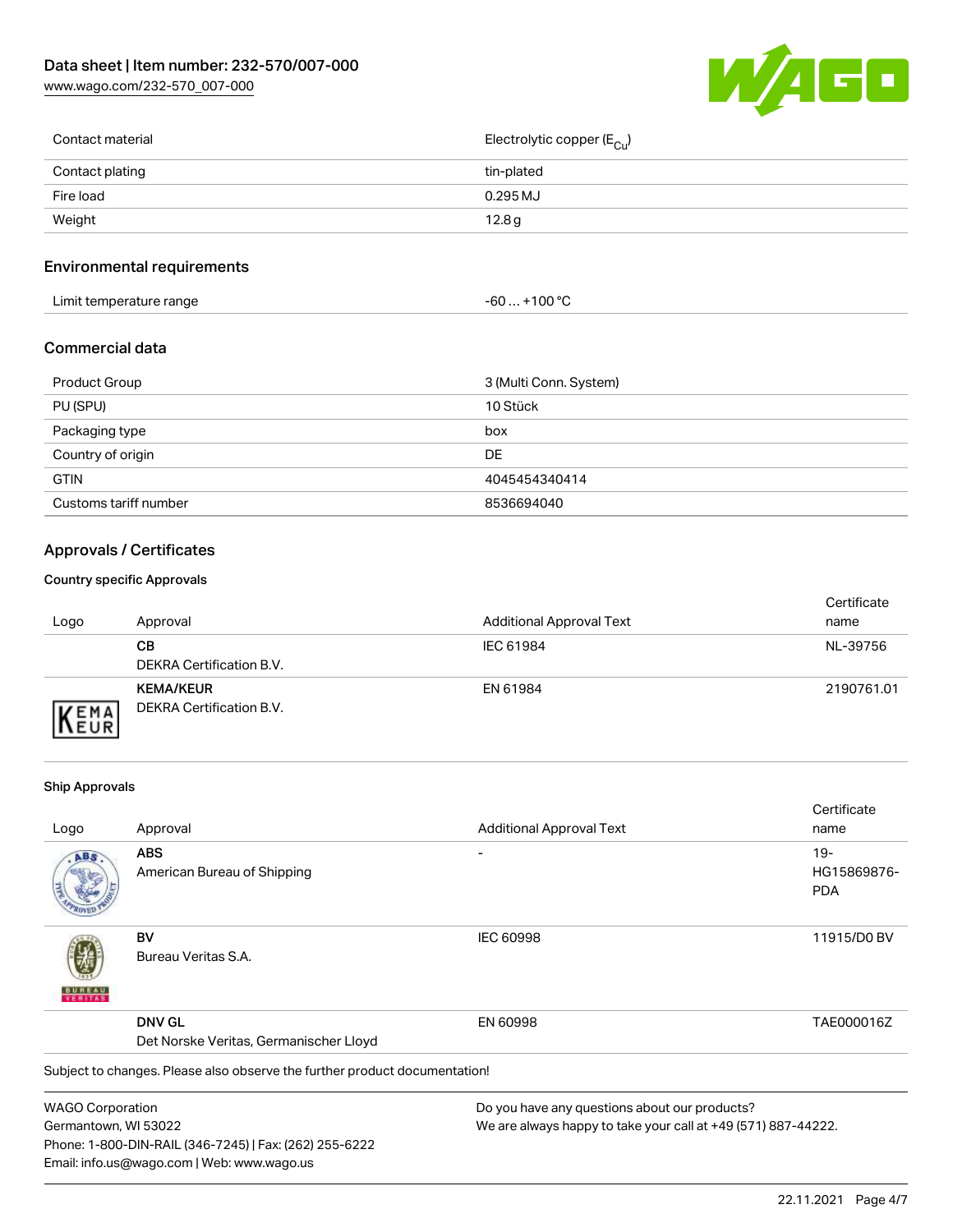

### UL-Approvals

| Logo                  | Approval                                    | <b>Additional Approval Text</b> | Certificate<br>name |
|-----------------------|---------------------------------------------|---------------------------------|---------------------|
| $\boldsymbol{\theta}$ | <b>UR</b><br>Underwriters Laboratories Inc. | <b>UL 1059</b>                  | E45172              |
| Я.                    | <b>UR</b><br>Underwriters Laboratories Inc. | <b>UL 1977</b>                  | E45171              |

### Counterpart



Item no.231-210/026-000 Female plug; 10-pole; 12 AWG max; pin spacing 7.5 mm; 1 conductor per pole; gray [www.wago.com/231-210/026-000](https://www.wago.com/231-210/026-000)

# Optional accessories

#### Carrier rail

| Mounting accessories |                                                                                                                                             |                      |  |
|----------------------|---------------------------------------------------------------------------------------------------------------------------------------------|----------------------|--|
|                      | Item no.: 210-197<br>Steel carrier rail; 35 x 15 mm; 1.5 mm thick; 2 m long; slotted; similar to EN 60715; silver-colored                   | www.wago.com/210-197 |  |
|                      | Item no.: 210-198<br>Copper carrier rail; 35 x 15 mm; 2.3 mm thick; 2 m long; unslotted; according to EN 60715; copper-<br>colored          | www.wago.com/210-198 |  |
|                      | Item no.: 210-504<br>Steel carrier rail; 35 x 7.5 mm; 1 mm thick; 2 m long; slotted; galvanized; according to EN 60715; silver-<br>colored  | www.wago.com/210-504 |  |
|                      | Item no.: 210-505<br>Steel carrier rail; 35 x 7.5 mm; 1 mm thick; 2 m long; unslotted; galvanized; according to EN 60715;<br>silver-colored | www.wago.com/210-505 |  |
|                      | Item no.: 210-506<br>Steel carrier rail; 35 x 15 mm; 1.5 mm thick; 2 m long; unslotted; galvanized; similar to EN 60715; silver-<br>colored | www.wago.com/210-506 |  |
|                      | Item no.: 210-508<br>Steel carrier rail; 35 x 15 mm; 1.5 mm thick; 2 m long; slotted; galvanized; similar to EN 60715; silver-<br>colored   | www.wago.com/210-508 |  |
|                      | Item no.: 210-113<br>Steel carrier rail; 35 x 7.5 mm; 1 mm thick; 2 m long; unslotted; according to EN 60715; silver-colored                | www.wago.com/210-113 |  |
|                      |                                                                                                                                             |                      |  |

Subject to changes. Please also observe the further product documentation!

WAGO Corporation Germantown, WI 53022 Phone: 1-800-DIN-RAIL (346-7245) | Fax: (262) 255-6222 Email: info.us@wago.com | Web: www.wago.us Do you have any questions about our products? We are always happy to take your call at +49 (571) 887-44222.

22.11.2021 Page 5/7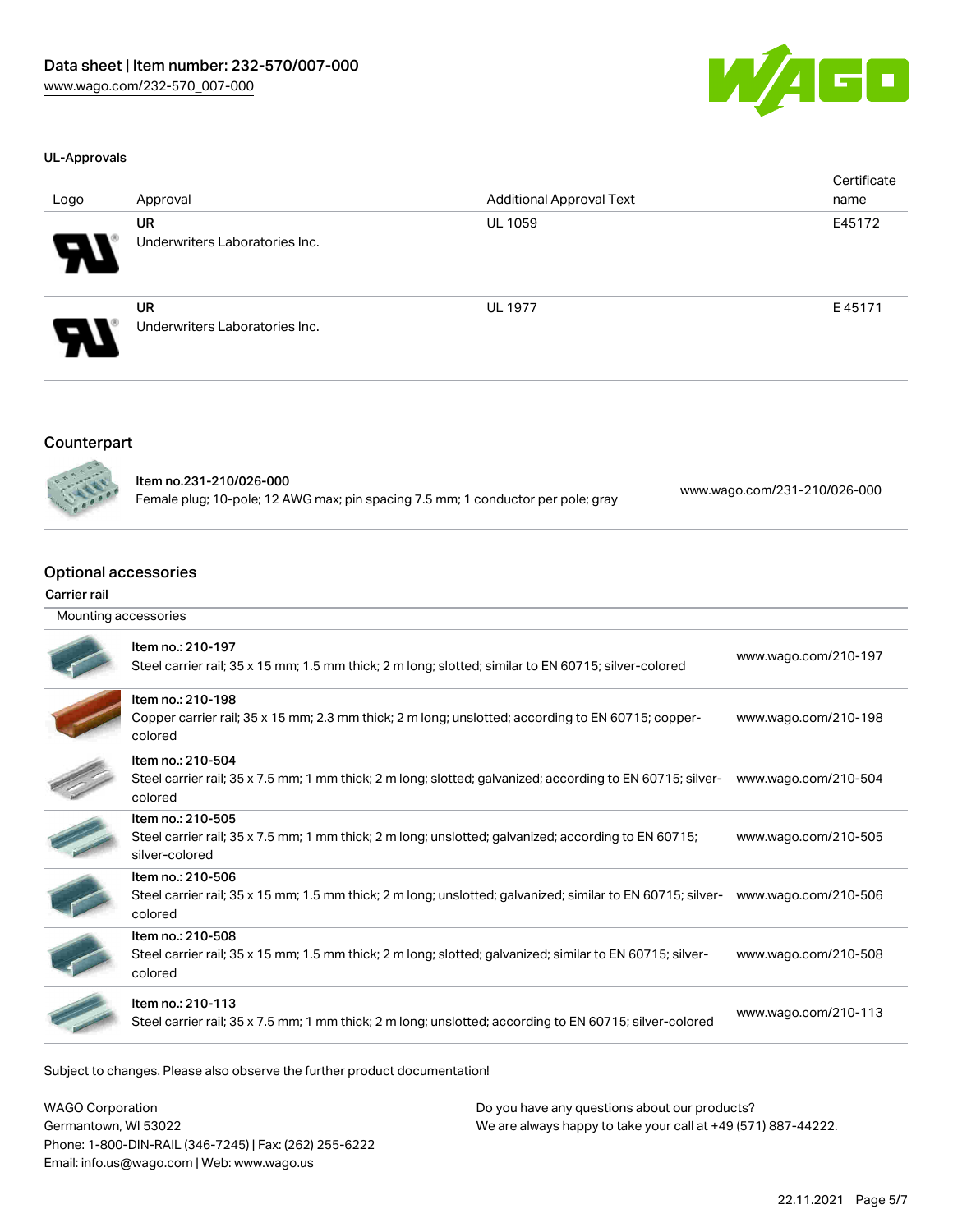[www.wago.com/232-570\\_007-000](http://www.wago.com/232-570_007-000)





### Item no.: 210-118

Steel carrier rail; 35 x 15 mm; 2.3 mm thick; 2 m long; unslotted; according to EN 60715; silver-colored [www.wago.com/210-118](http://www.wago.com/210-118)

|                                                                            | Item no.: 210-112<br>Steel carrier rail; 35 x 7.5 mm; 1 mm thick; 2 m long; slotted; according to EN 60715; "Hole width 25 mm; www.wago.com/210-112<br>silver-colored |            |                      |          |  |
|----------------------------------------------------------------------------|-----------------------------------------------------------------------------------------------------------------------------------------------------------------------|------------|----------------------|----------|--|
|                                                                            | Item no.: 210-114<br>Steel carrier rail; 35 x 15 mm; 1.5 mm thick; 2 m long; unslotted; similar to EN 60715; silver-colored                                           |            | www.wago.com/210-114 |          |  |
|                                                                            | Item no.: 210-115<br>Steel carrier rail; 35 x 7.5 mm; 1 mm thick; 2 m long; slotted; according to EN 60715; "Hole width 18 mm; www.wago.com/210-115<br>silver-colored |            |                      |          |  |
|                                                                            | Item no.: 210-196<br>Aluminum carrier rail; 35 x 8.2 mm; 1.6 mm thick; 2 m long; unslotted; similar to EN 60715; silver-colored                                       |            | www.wago.com/210-196 |          |  |
| Coding                                                                     |                                                                                                                                                                       |            |                      |          |  |
| Coding                                                                     |                                                                                                                                                                       |            |                      |          |  |
|                                                                            | Item no.: 231-130<br>Coding key; snap-on type; light gray                                                                                                             |            | www.wago.com/231-130 |          |  |
| <b>Downloads</b><br>Documentation<br><b>Additional Information</b>         |                                                                                                                                                                       |            |                      |          |  |
| Technical explanations                                                     |                                                                                                                                                                       | 2019 Apr 3 | pdf<br>2.0 MB        | Download |  |
| <b>CAD files</b>                                                           |                                                                                                                                                                       |            |                      |          |  |
| <b>CAE</b> data                                                            |                                                                                                                                                                       |            |                      |          |  |
| EPLAN Data Portal 232-570/007-000                                          |                                                                                                                                                                       |            | URL                  | Download |  |
| EPLAN Data Portal 232-570/007-000                                          |                                                                                                                                                                       |            | URL                  | Download |  |
|                                                                            | <b>Environmental Product Compliance</b>                                                                                                                               |            |                      |          |  |
| <b>Compliance Search</b>                                                   |                                                                                                                                                                       |            |                      |          |  |
|                                                                            | Environmental Product Compliance 232-570/007-000                                                                                                                      |            | URL                  | Download |  |
| Double pin header; DIN-35 rail mounting; 10-pole; Pin spacing 7.5 mm; gray |                                                                                                                                                                       |            |                      |          |  |
|                                                                            |                                                                                                                                                                       |            |                      |          |  |

Subject to changes. Please also observe the further product documentation!

WAGO Corporation Germantown, WI 53022 Phone: 1-800-DIN-RAIL (346-7245) | Fax: (262) 255-6222 Email: info.us@wago.com | Web: www.wago.us

Do you have any questions about our products? We are always happy to take your call at +49 (571) 887-44222.